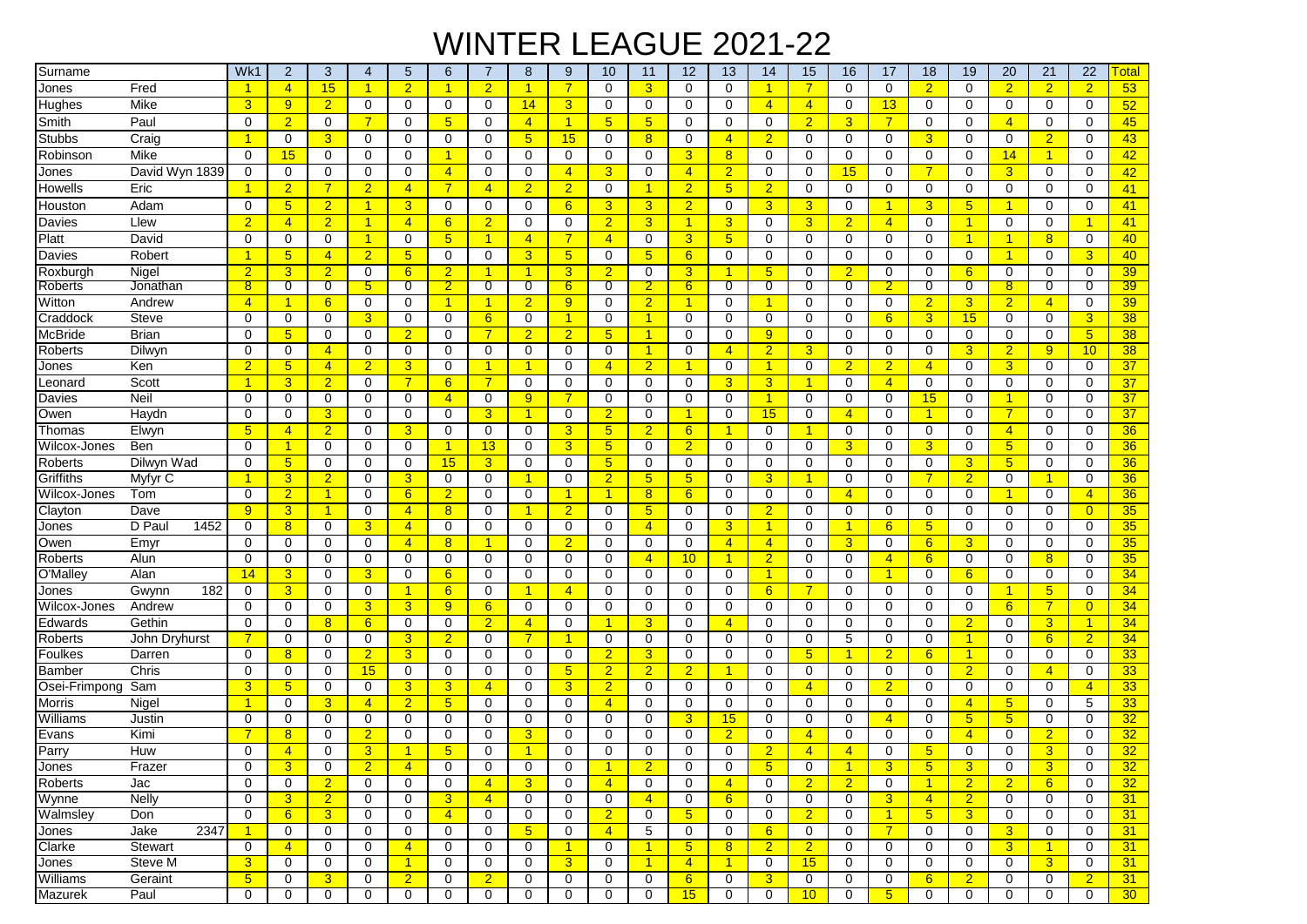| O'Loughlin    | Gareth           | $\Omega$             | $\mathbf 0$          | $\overline{2}$  | $\mathbf 0$    | $\Omega$        | $\overline{2}$  | -1                   | 3              | 3              | $\mathbf 0$          | $\mathbf 0$          | 3              | $\mathbf 0$     | $\mathbf 0$          | $\Omega$        | $\Omega$       | $\overline{7}$       | $\Omega$       | 3               | $\mathbf 0$    | 6                    | 0                    | 30 <sub>o</sub> |
|---------------|------------------|----------------------|----------------------|-----------------|----------------|-----------------|-----------------|----------------------|----------------|----------------|----------------------|----------------------|----------------|-----------------|----------------------|-----------------|----------------|----------------------|----------------|-----------------|----------------|----------------------|----------------------|-----------------|
| Davies        | Desmond          | $\Omega$             | $\mathbf 0$          | 0               | 0              | 0               | $\mathbf 0$     | $\Omega$             | 5 <sup>5</sup> | $\overline{4}$ | 14                   | 0                    | $\Omega$       | 0               | $\mathbf 0$          | $\Omega$        | 0              | 0                    | $\Omega$       | $\mathbf 0$     | $\mathbf 0$    | 6                    | $\blacktriangleleft$ | 30 <sub>o</sub> |
| Williams      | Gwilvm           | $\overline{2}$       | 0                    | 3               | 0              | 0               | 0               | $\Omega$             | 0              | 0              | $\mathbf 0$          | $\mathbf 0$          | 0              | $\mathbf 0$     | $\overline{3}$       | $\overline{4}$  | 3              | 0                    | $\overline{2}$ | $\overline{1}$  | $\overline{2}$ | 8 <sup>2</sup>       | $\blacktriangleleft$ | 29              |
| Jones         | <b>B</b> Bryn    | 0                    | 0                    | 3               | 0              | 1               | 5               | $\overline{4}$       | 0              | 0              | $\overline{2}$       | $\overline{4}$       | 0              | $\mathbf 0$     | 0                    | 0               | 7              | $\mathbf 0$          | 0              | $\overline{2}$  | 0              | 0                    | $\mathbf 0$          | 28              |
| Jones         | Wyn              | 0                    | 0                    | $\overline{2}$  | 8              | 0               | 0               | 3                    | 0              | 0              | $\mathbf 0$          | 0                    | 0              | $\mathbf 0$     | $\blacktriangleleft$ | 10 <sup>°</sup> | 0              | $\blacktriangleleft$ | 0              | 0               | 3              | 0                    | 0                    | $\overline{28}$ |
| Owen          | Gary             | $\mathbf 0$          | 8                    | $\mathbf 0$     | $\mathbf{1}$   | 0               | 0               | $\mathbf 0$          | $\overline{2}$ | 0              | 0                    | $\mathbf 0$          | $\overline{2}$ | $\mathbf 0$     | $\mathbf 0$          | 0               | 7              | 6                    | 0              | -1              | $\mathbf 0$    | 0                    | $\mathbf 0$          | $\overline{27}$ |
| Williams      | Arwyn            | $\mathbf 0$          | 3                    | $\mathbf 0$     | $\overline{2}$ | 6               | 0               | $\overline{1}$       | $\mathbf 0$    | 0              | 0                    | $\mathbf 0$          | $\overline{4}$ | 3               | 0                    | 0               | 0              | $\mathbf 0$          | 0              | $5\overline{)}$ | 0              | 3                    | $\Omega$             | $\overline{27}$ |
|               |                  |                      | 0                    | 0               | 3 <sup>5</sup> | $5\phantom{.0}$ |                 | $\blacktriangleleft$ | 0              | 1              |                      |                      | 0              | $\overline{3}$  | $\mathbf 0$          | $\overline{4}$  | -1             | 0                    | 0              | 0               | 0              | $\mathbf 0$          | 0                    | 26              |
| Jones         | Arthur           | $\overline{4}$       |                      |                 |                |                 | 0               |                      |                |                | $\blacktriangleleft$ | 3                    |                |                 |                      |                 |                |                      |                |                 |                |                      |                      |                 |
| Lewis         | Brian            | $\blacktriangleleft$ | 0                    | 0               | 6              | 0               | 0               | 0                    | 0              | 3              | 5 <sub>5</sub>       | $\overline{4}$       | 6              | $\mathbf 0$     | 0                    | 0               | 0              | $\mathbf 0$          | $\Omega$       | 1               | 0              | 0                    | 0                    | 26              |
| Morris        | Derry            | 0                    | 0                    | 0               | 6              | 0               |                 | $\Omega$             | 0              | 3              | $\mathbf 0$          | 14                   | 0              | $\mathbf 0$     | $\mathbf 0$          | 0               | 0              | $\mathbf 0$          | 0              | $\overline{2}$  | 0              | 0                    | $\mathbf 0$          | 26              |
| Jones         | Iwan             | 5                    | 0                    | 0               | 0              | 3               | 0               | 0                    | 0              | $\Omega$       | 0                    | $\overline{4}$       | $\Omega$       | $\mathbf 0$     | $\overline{4}$       | 7               | 0              | $\mathbf 0$          | $\Omega$       | 0               | $\overline{2}$ | 0                    | 0                    | 25              |
| Jones         | Roger E          | 0                    | 0                    | $\overline{4}$  | 0              | $\overline{4}$  | 5 <sup>5</sup>  | 0                    | $\overline{2}$ | 5 <sup>5</sup> | $\mathbf 0$          | $\mathbf 0$          | 0              | $\mathbf 0$     | $\mathbf 0$          | 3 <sup>1</sup>  | 0              | $\mathbf 0$          |                | $\mathbf 0$     | $\mathbf 0$    | $\mathbf 0$          | $\mathbf 0$          | 24              |
| Owen          | <b>Bryn</b>      | $\mathbf 0$          | $\mathbf{1}$         | 0               | $\overline{7}$ | 0               | 0               | 0                    | $\mathbf 0$    | 0              | 3                    | 3                    | 0              | $\overline{2}$  | $\overline{4}$       | 0               | 0              | $\mathbf 0$          | 0              | $\mathbf 0$     | 0              | $\overline{4}$       | $\mathbf 0$          | 24              |
| Jones         | Eifion Lloyd     | $\mathbf 0$          | 3                    | $5\phantom{.0}$ | 3              | 0               | 0               | $\mathbf 0$          | 0              | $\overline{2}$ | $\mathbf 0$          | 0                    | 0              | $\mathbf 0$     | 0                    | 0               | $\overline{4}$ | $\mathbf 0$          | 0              | $5\phantom{.0}$ | 0              | 0                    | $\overline{2}$       | 24              |
| Jones         | Deiniol          | $\mathbf 0$          | 0                    | 0               | $\mathbf 0$    | 0               | 0               | 6                    | $\mathbf 0$    | 0              | 0                    | $\overline{4}$       | 3              | 0               | $\mathbf 0$          | 0               | 0              | $\mathbf 0$          |                | 5               | 0              | 0                    | 5                    | 24              |
| Williams      | 1435<br>Alwyn    | 0                    | 0                    | 0               | $\mathbf 0$    | 0               | 0               | $\mathbf 0$          | $\mathbf 0$    | 0              | $\mathbf 0$          | $\mathbf 0$          | 3              | $\mathbf 0$     | 9                    | 0               | $\mathbf 0$    | $\mathbf 0$          | 0              | $\overline{4}$  | $\mathbf 0$    | $\overline{7}$       | $\mathbf 0$          | 23              |
| Jones         | 1680<br>Gareth   | 0                    | 0                    | 3               | 0              | 0               | 0               | $\Omega$             | $\mathbf 0$    | $\Omega$       | $\mathbf 0$          | 5 <sub>5</sub>       | 3              | 0               | $\mathbf 0$          | 0               | $\Omega$       | $\overline{7}$       | 0              | 3               | $\mathbf{1}$   | 0                    | $\mathbf 0$          | $\overline{22}$ |
| Sutton        | Kieron           | $\Omega$             | 0                    | 0               | 0              | 0               | 0               | 0                    | 0              | $\Omega$       | 0                    | 0                    | $\Omega$       | 9               | 0                    | 0               | 0              | 0                    | $\Omega$       | $\overline{2}$  | $\overline{7}$ | $\overline{4}$       | 0                    | 22              |
| Jones         | Peter H          | 0                    | 8                    | 0               | 0              | 0               | 0               | 0                    | 0              | 0              | $\mathbf 0$          | $\overline{4}$       | 0              | $\mathbf 0$     | $\mathbf 0$          | $\mathbf 0$     | 0              | 3                    | 0              | 3               | $\overline{3}$ | $\mathbf 0$          | 1                    | 22              |
| Rainford      | Andrew           | $\Omega$             | $\mathbf 0$          | $\Omega$        | $\Omega$       | $\Omega$        | $\Omega$        | $\Omega$             | 0              | $\Omega$       | $\Omega$             | $\Omega$             | 1              | $\mathbf 0$     | $\Omega$             | $\Omega$        | $\Omega$       | $\Omega$             | $\Omega$       | 9               | $\Omega$       | 10 <sup>°</sup>      | $\overline{2}$       | 22              |
| Weale         | Ken              | 0                    | 0                    | 0               | 0              | 0               | $\overline{4}$  | 0                    | 0              | 0              | 0                    | 0                    | 0              | $\mathbf 0$     | 0                    | 0               | $\mathbf 0$    | $\mathbf 0$          | 0              | $\mathbf 0$     | $\mathbf 0$    | 15                   | 3                    | 22              |
| Jones         | <b>Bob</b>       | $\mathbf{1}$         | 3                    | $\overline{4}$  | -1             | 0               | 0               | $\overline{4}$       | 0              | 0              | 0                    | 0                    | 3              | $\mathbf 0$     | 0                    | 0               | 0              | 0                    |                | 0               | 0              | 0                    | 5                    | 22              |
| Thomas        | Mike             | $\mathbf 0$          | 0                    | $\mathbf 0$     | $\mathbf 0$    | 0               | 9               | $\mathbf 0$          | $\mathbf 0$    | 0              | $\mathbf 0$          | $\mathbf 0$          | 0              | 9               | $\mathbf 0$          | 3               | 0              | $\mathbf 0$          | $\mathbf 0$    | $\mathbf 0$     | $\mathbf 0$    | 0                    | $\mathbf 0$          | 21              |
| Williams      | Alan             | $\mathbf 0$          | 0                    | 0               | $\overline{4}$ | 3               | 0               | $\overline{4}$       | $\mathbf 0$    | 0              | -1                   | $\overline{2}$       | 4              | $\mathbf 0$     | $\overline{2}$       | 1               | 0              | $\mathbf 0$          | $\mathbf 0$    | $\mathbf 0$     | $\mathbf 0$    | 0                    | $\mathbf 0$          | 21              |
| Jones         | 1002<br>Jonathan | 0                    | 0                    | 0               | $\overline{4}$ | 0               | $\overline{4}$  | 0                    | 0              | 0              | 6                    | 0                    | 6              | 0               | 0                    | 0               | 0              | 0                    | 0              | 0               | $\mathbf{1}$   | 0                    | $\mathbf 0$          | 21              |
| Jones         | Glyn Berwyn      | 0                    | $\blacktriangleleft$ | 0               | 0              | 0               | 0               | 0                    | 0              | $\Omega$       | $\mathbf 0$          | 0                    | 0              | 0               | $\mathbf 0$          | 0               | 0              | 0                    | 0              | 0               | 9              | $\blacktriangleleft$ | 10                   | 21              |
| Williams      | Robert Alun      | $\overline{4}$       | $\mathbf 0$          | -1              | 0              | 0               | $\overline{7}$  | 0                    | 0              | $\Omega$       | 0                    | $\mathbf 0$          | $\overline{2}$ | $\mathbf 0$     | 0                    | 0               | 0              | $\mathbf 0$          | -1             | $\Omega$        | 0              | 5 <sub>5</sub>       | 0                    | 20              |
| Jones         | Elfed            | $\Omega$             | 0                    | 0               | 0              | 0               | $\overline{2}$  | $\Omega$             | 3              | 9              | $\blacktriangleleft$ | 0                    | 0              | $\mathbf 0$     | $\overline{2}$       | 1               | $\overline{1}$ | $\mathbf 0$          | 0              | 0               | $\mathbf 0$    | $\mathbf 0$          | $\mathbf 0$          | 19              |
| Jones         | David A          | $\overline{9}$       | $\overline{2}$       | 0               | -1             | 0               | 0               | $\Omega$             | 0              | $\Omega$       | 0                    | $\overline{2}$       | $\Omega$       | $\mathbf 0$     | $\overline{3}$       | 0               | 0              | $\mathbf 0$          | $\overline{2}$ | 0               | 0              | $\Omega$             | $\Omega$             | 19              |
| Phillips      | Tegid            | 0                    | $\mathbf 0$          | 0               | 0              | 13              | 0               | $\overline{4}$       | 0              | 0              | $\mathbf 0$          | $\mathbf 0$          | 0              | $\mathbf 0$     | $\mathbf 0$          | 0               | $\mathbf 0$    | $\mathbf 0$          | 0              | $\overline{2}$  | 0              | $\mathbf 0$          | $\mathbf 0$          | 19              |
| Snelson       | Richard          | $\mathbf 0$          | 5 <sup>5</sup>       | $\overline{2}$  | $\mathbf 0$    | 5 <sub>5</sub>  | $\mathbf 0$     | 0                    | $\mathbf 0$    | $\Omega$       | $\mathbf 0$          | $\mathbf 0$          | $\Omega$       | $\mathbf 0$     | $\mathbf 0$          | 0               | $\mathbf 0$    | $\overline{3}$       | $\mathbf 0$    | $\overline{4}$  | $\mathbf 0$    | $\mathbf 0$          | $\mathbf 0$          | 19              |
| Roberts       | David G          | $\mathbf 0$          | 0                    | 3               | $\mathbf 0$    | 0               | 0               | 3                    | 0              | 0              | $\mathbf 0$          | $\overline{2}$       | 0              | 3               | $\overline{4}$       | 0               | 0              | $\overline{3}$       | 0              | 0               | 0              | 1                    | $\Omega$             | 19              |
| Wilde         | Les              | $\mathbf 0$          | 5                    | $\mathbf 0$     | 0              | 0               | 0               | $\mathbf 0$          | $\mathbf 0$    | 0              | -1                   | $\mathbf 0$          | 0              | $\mathbf 0$     | $\mathbf 0$          | $\overline{4}$  | 0              | $\mathbf 0$          | 0              | 0               | 1              | 0                    | 8                    | 19              |
| Copeman       | Jon              | $\Omega$             | $\overline{4}$       | 0               | $\overline{2}$ | $\Omega$        | 0               | 0                    | $\overline{1}$ | 6              | 0                    | $\Omega$             | 5              | $\mathbf 0$     | $\mathbf 0$          | 0               | 0              | $\Omega$             | $\Omega$       | $\Omega$        | $\Omega$       | $\Omega$             | 0                    | 18              |
| Seed          | Darren           | $\Omega$             | $\mathbf{1}$         | -1              | 0              | 0               | 0               | $\overline{7}$       | 0              | 5 <sub>5</sub> | $\mathbf 0$          | 0                    | $\overline{4}$ | $\mathbf 0$     | 0                    | 0               | 0              | 0                    | 0              | $\Omega$        | 0              | 0                    | 0                    | 18              |
| Parry         | Gerald           | 0                    | 0                    | -1              | $\overline{2}$ | 0               | 0               | 0                    | 0              | 0              | 0                    | $\blacktriangleleft$ | 3              | $\mathbf 0$     | 3                    | 0               | 3              | $\mathbf 0$          | 0              | 0               | 0              | 5 <sub>5</sub>       | 0                    | 18              |
| Maw           | Andrew           | 0                    | 0                    | 0               | 0              | 0               | 0               | 3                    | 0              | 0              | $\mathbf 0$          | 0                    | $\overline{2}$ | $\mathbf 0$     | $\overline{3}$       | 1               | 0              | -1                   | 5 <sup>5</sup> | 0               | 0              | 0                    | 3                    | 18              |
| Harness       | Chris            | 3                    | 0                    | $\mathbf 0$     | 0              | 0               | $5\overline{)}$ | 0                    | 0              | $\Omega$       | 0                    | $\mathbf 0$          | 0              | $\mathbf 0$     | $\mathbf 0$          | $\mathbf 0$     | 0              | 0                    | 0              | $\mathbf 0$     | $\overline{4}$ | $\overline{3}$       | 3                    | 18              |
| Williams      | Alwyn Elmo       | 0                    | 0                    | $\mathbf 0$     | 0              | 0               | 0               | $\overline{2}$       | 0              | 0              | 0                    | $\mathbf 0$          | 1              | 0               | $\mathbf 0$          | 0               | 0              | $\mathbf 0$          | 0              | $\mathbf 0$     | 0              | $\mathbf 0$          | 15                   | 18              |
| Tickle        | Roy              | $\mathbf 0$          | 0                    | 0               | $\overline{2}$ | 0               | $5\overline{)}$ | 0                    | 0              | 0              | 0                    | 0                    | 0              | $\overline{2}$  | 0                    | 8               | 0              | 0                    | 0              | 0               | 0              | 0                    | $\mathbf 0$          | 17              |
| Farrington    | John             | $\mathbf 0$          | 0                    | $\mathbf 0$     | $\overline{2}$ | 0               | 0               | 3                    | $\mathbf 0$    | 0              | $\mathbf 0$          | $\mathbf 0$          | $\overline{2}$ | $\overline{4}$  | $\mathbf 0$          | 0               | 0              | $\mathbf 0$          | 0              | 6               | $\mathbf 0$    | 0                    | $\mathbf 0$          | 17              |
| Steward       | James            | $\mathbf 0$          | 1                    | 0               | $\mathbf 0$    | 0               | 0               | $\mathbf 0$          | $\mathbf 0$    | $\Omega$       | $\mathbf 0$          | $\mathbf 0$          | $\Omega$       | 10              | $\mathbf 0$          | 0               | 0              | $\mathbf 0$          | $\mathbf 0$    | $\mathbf 0$     | $\mathbf 0$    | 6                    | $\mathbf 0$          | 17              |
| Smith         | Adam             | $\Omega$             | 0                    | $\overline{4}$  | 3              | $\Omega$        | 0               | $\Omega$             | $\Omega$       | $\Omega$       | $\Omega$             | $\Omega$             | $\Omega$       | $5\overline{)}$ | $\Omega$             | 0               | 0              | $\Omega$             | 0              | $\Omega$        | 3              | 0                    | $\overline{2}$       | 17              |
| Roberts       | Edward           | U                    | U                    | U               | U              | U               | U               | U                    | U              | U              | $\cup$               | O                    | U              | U               | 9                    |                 | U              | U                    | U              | U               | U              | U                    | 0                    | 16              |
| Shaw          | Marc             | $\mathbf 0$          | $\mathbf 0$          | 3               | $\overline{2}$ | $5\overline{)}$ | 6               | 0                    | 0              | 0              | $\mathbf 0$          | $\mathbf 0$          | 0              | 0               | $\mathbf 0$          | 0               | $\mathbf 0$    | $\mathbf 0$          | 0              | $\mathbf 0$     | 0              | $\mathbf 0$          | 0                    | 16              |
| O'Loughlin    | Andy             | $\overline{7}$       | 0                    | 5 <sub>5</sub>  | $\mathbf{0}$   | 0               | 0               | 0                    | 0              | 0              | $\mathbf 0$          | 0                    | $\mathbf{1}$   | $\mathbf 0$     | $\mathbf 0$          | $\mathbf 0$     | 0              | $\mathbf 0$          | 0              | 0               | $\mathbf 0$    | 3                    | 0                    | 16              |
| Davies        | Tony             | 0                    | $\mathbf{1}$         | $\overline{1}$  | $\mathbf 0$    | $\overline{7}$  | 0               | 0                    | 0              | 0              | $\mathbf 0$          | 5 <sup>5</sup>       | 0              | 0               | $\mathbf 0$          | $\mathbf 0$     | 0              | 0                    | 0              | $\mathbf 0$     | 0              | 0                    | $\mathbf 0$          | 14              |
| Lewis         | Sam              | 0                    | 0                    | 10              | $\overline{4}$ | 0               | 0               | 0                    | $\mathbf 0$    | 0              | 0                    | $\mathbf 0$          | 0              | 0               | $\mathbf 0$          | 0               | $\mathbf 0$    | 0                    | 0              | 0               | 0              | 0                    | 0                    | 14              |
| Shaw          | Kieran           | 9                    | 0                    | $\overline{0}$  | 0              | $\overline{4}$  | 0               | 0                    | $\mathbf 0$    | 0              | 0                    | 0                    | 0              | $\mathbf 0$     | $\mathbf 0$          | 0               | $\mathbf 0$    | $\mathbf 0$          | 0              | $\mathbf 0$     | $\mathbf 0$    | 0                    | 0                    | 13              |
| Jones         | Ross             | 0                    | 9                    | $\overline{3}$  | 0              | 0               | $\overline{0}$  | 0                    | $\mathbf 0$    | 0              | 0                    | 0                    | 0              | $\mathbf 0$     | 0                    | 0               | 0              | 0                    | 0              | 0               | 0              | 0                    | 0                    | 12              |
| Shakes        | Nathan           | 0                    | 0                    | 0               | $\mathbf{1}$   | 0               | 0               | $\overline{4}$       | 0              | 0              | $\overline{4}$       | 0                    | 0              | $\mathbf{3}$    | $\mathbf 0$          | 0               | 0              | 0                    | 0              | 0               | 0              | 0                    | 0                    | 12              |
| <b>Morris</b> | Kyle             | 0                    | 0                    | 0               | 0              | 0               | 0               | 0                    | 3              | 0              | 0                    | $\mathbf 0$          | 0              | 0               | $\mathbf 0$          | $\overline{7}$  | $\mathbf 0$    | 0                    | 0              | 0               | 0              | $\overline{2}$       | 0                    | 12              |
| Owen          | Shay             | $\mathbf 0$          | 0                    | 0               | 0              | 3               | 0               | 0                    | 8              | 0              | 0                    | 0                    | 0              | $\mathbf 0$     | $\mathbf 0$          | 0               | $\mathbf 0$    | $\mathbf 0$          | 0              | $\mathbf 0$     | 0              | 0                    | 0                    | 11              |
| Roberts       | Ifan             | $\mathbf 0$          | 0                    | $\overline{2}$  | 0              | 3               | 0               | 0                    | 0              | 0              | 0                    | 0                    | 0              | 0               | $\mathbf 0$          | 0               | 0              | 0                    | $\overline{2}$ | 0               | $\overline{4}$ | 0                    | 0                    | 11              |
| Jones         | Tudor            | 0                    | 0                    | 0               | 0              | $\mathbf 0$     | 5 <sub>5</sub>  | 5 <sup>5</sup>       | 0              | 0              | 0                    | 0                    | 0              | $\mathbf 0$     | $\mathbf 0$          | 0               | 0              | $\mathbf 0$          | 0              | 0               | $\mathbf 0$    | 0                    | 0                    | 10              |